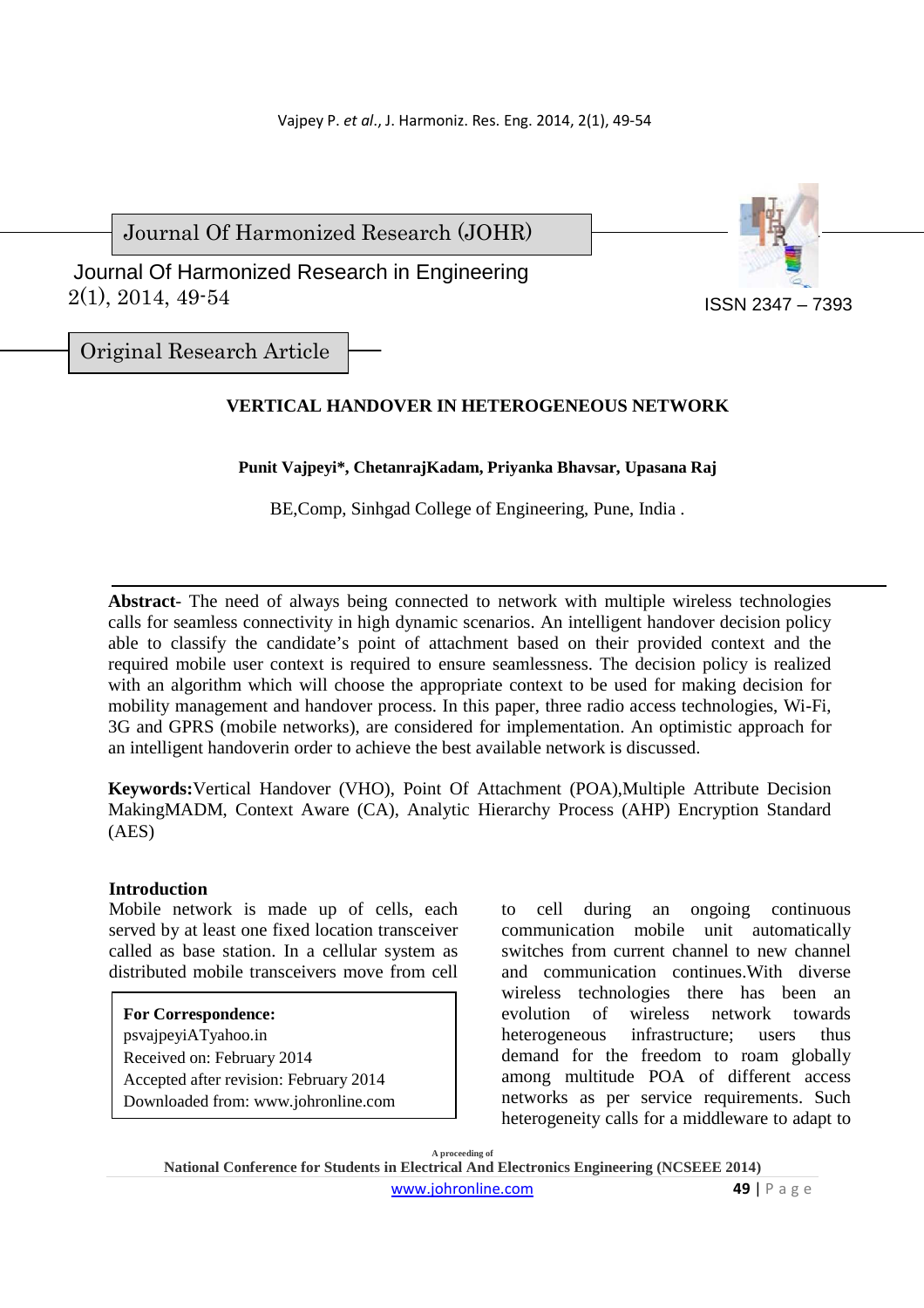different execution conditions at different contexts, hide the heterogeneity from application and transparently and dynamically switch between network technologies. Heterogeneous wireless networks incorporate different radio access technologies. The challenge in internetworking of these heterogeneous networks is to provide high performance by achieving high data rate with high QoS levels.

Wireless access networks vary greatly by nature, for example, with regard to data rate, coverage, supported mobile velocity, antiinterference, and suitable transmitting environment. Usually networks with bigger coverage are of lower data rate, and vice versa. It has been well recognized that no single access technique can fulfill all the requirements. Moreover, the QoS parameters of each single wireless network vary dynamically over time as well, in terms of reliability and **Handover** 

# Handover is the action of moving a mobile terminal from one wireless cell/technology to another. When such an action takes place between different cells, it is called, horizontal handover (HHO). Similar action between access technologies with different capabilities and characteristics, it is termed as vertical handover (VHO). This is divided in two categories: upward VHO is a handover to wireless overlay with a larger cell size(but lower bandwidth per unit area) and downward VHO is a handover to a wireless overlay with a smaller sized cell( high bandwidth per unit area). Handover activity requires a connection scheme called soft handover and hard handover. Soft handover, makes connection and then breaks the previous, whereas, hard handover breaks the connection before making one. Hard handover is observed in vertical handover.When heterogeneity of a wireless environment comes into picture it reflects issues namely, mobility, resource allocation, high QoS support, seamless handover.

availability, bandwidth, delay, jitter, response time, and packet-loss rate. Finally, user mobility leads to continuous changing of location and environment, network operator and service provider, and access networks. These highly dynamic factors in mobile devices, wireless networks, and end users have led to the demand for adaptive seamless connectivity management, so that diverse networking resources can be optimally utilized in a simultaneous, collaborative, and complementary way. Thus principle objective of this work is to design a model which involves simple mathematical calculations and yet selects the optimum resources considering multiple criteria maintaining seamlessness. This article is organized as follows: In section II we present concepts of handover. In section

III, we describe our handover decision scheme. Later,context and context management in vertical handoveris presented in section IV.

Seamless handover is a major issue which requires mobility decisions and mobility protocols.

## **Handover Stages**



#### **Figure 1: Handover Stages**

Information gathering or the system discovery, is the initial phase. The handover information gathering phase collects not only network information, but also information such as network properties, mobile devices, access points, and user preferences. Second, handover decision, decides which algorithm to be

**A proceeding of**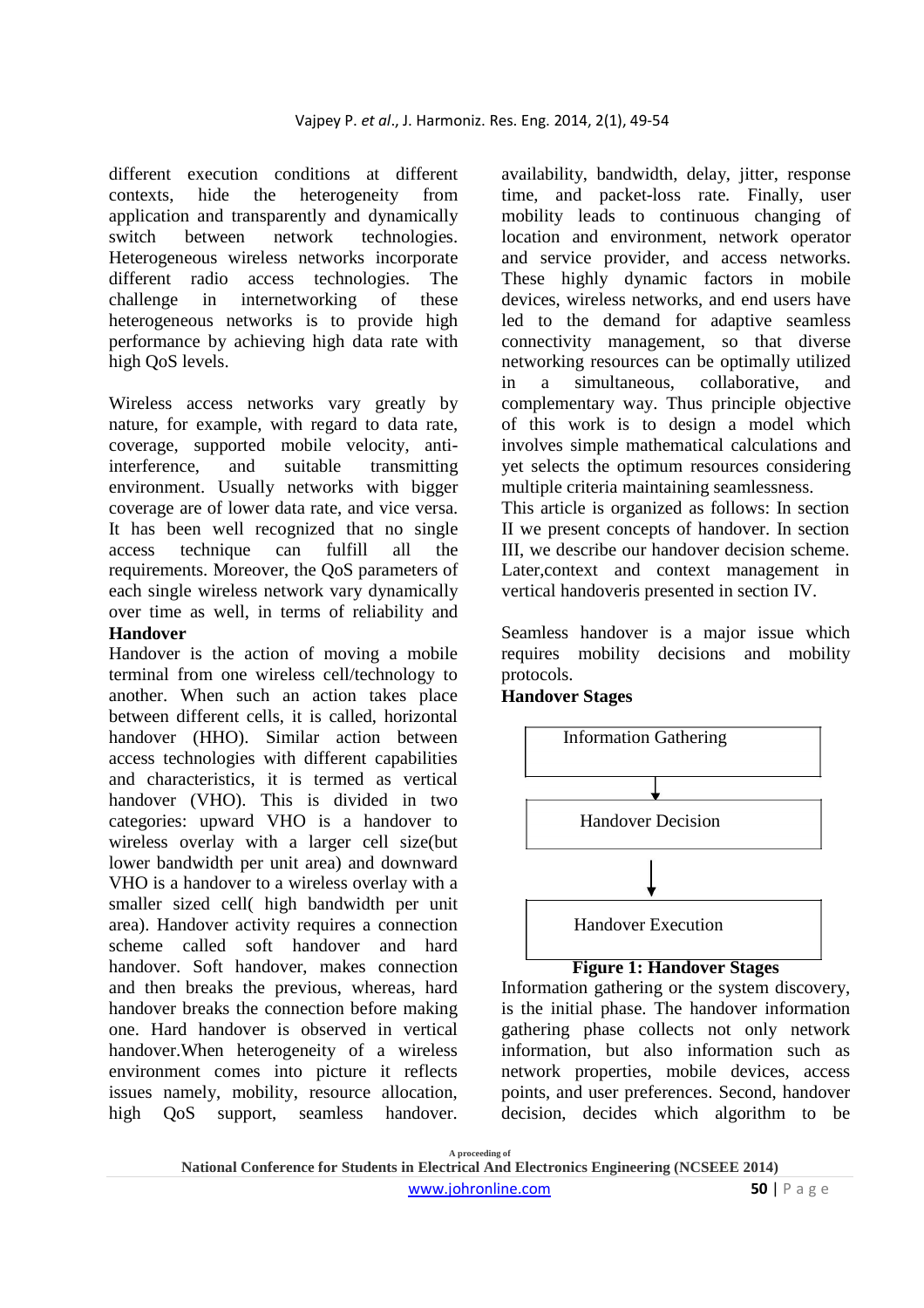executed, based on the information gathered. This directly affects transmission performance and QoS level. Third, is execution stage, this is

where actual switching operation from one wireless access technology to another is performed.



**Figure 2 : Procedure for handover**

A need for seamless connection is sensed whena user moves in different geographical areas, maintaining a continuous session during his movement without any disruption or loss of information. Tracking the location of the user and evaluating his movements is a major task.Mobility decisions are based on VHO decision criteria and algorithms aiming to ensure automated, rapid and right decision for suitable network selection.

A handover controlling scheme is based on who controls the handover decision, it is categorized as,

- 1. Mobile assistedhandover
- 2. Mobile controlledhandover
- 3. Network assistedhandover

4. Network controlledhandover

In network controlled handover, network decides whether handover should be taken or not depending upon networks parameter, not the mobile terminal. In mobile controlled handover, mobile decides whether handover should be taken or not depending upon mobile parameters, not the network. In Network assisted handover, the mobile terminal takes the decision about the handover considering network parameters. Mobile assisted handover, the network takes the decision about the handover considering the mobile parameters.

In this paper we will be implementing an algorithm considering the network, terminal parameters as per need for an application,

**A proceeding of** 

**National Conference for Students in Electrical And Electronics Engineering (NCSEEE 2014)**  www.johronline.com **51** | P a g e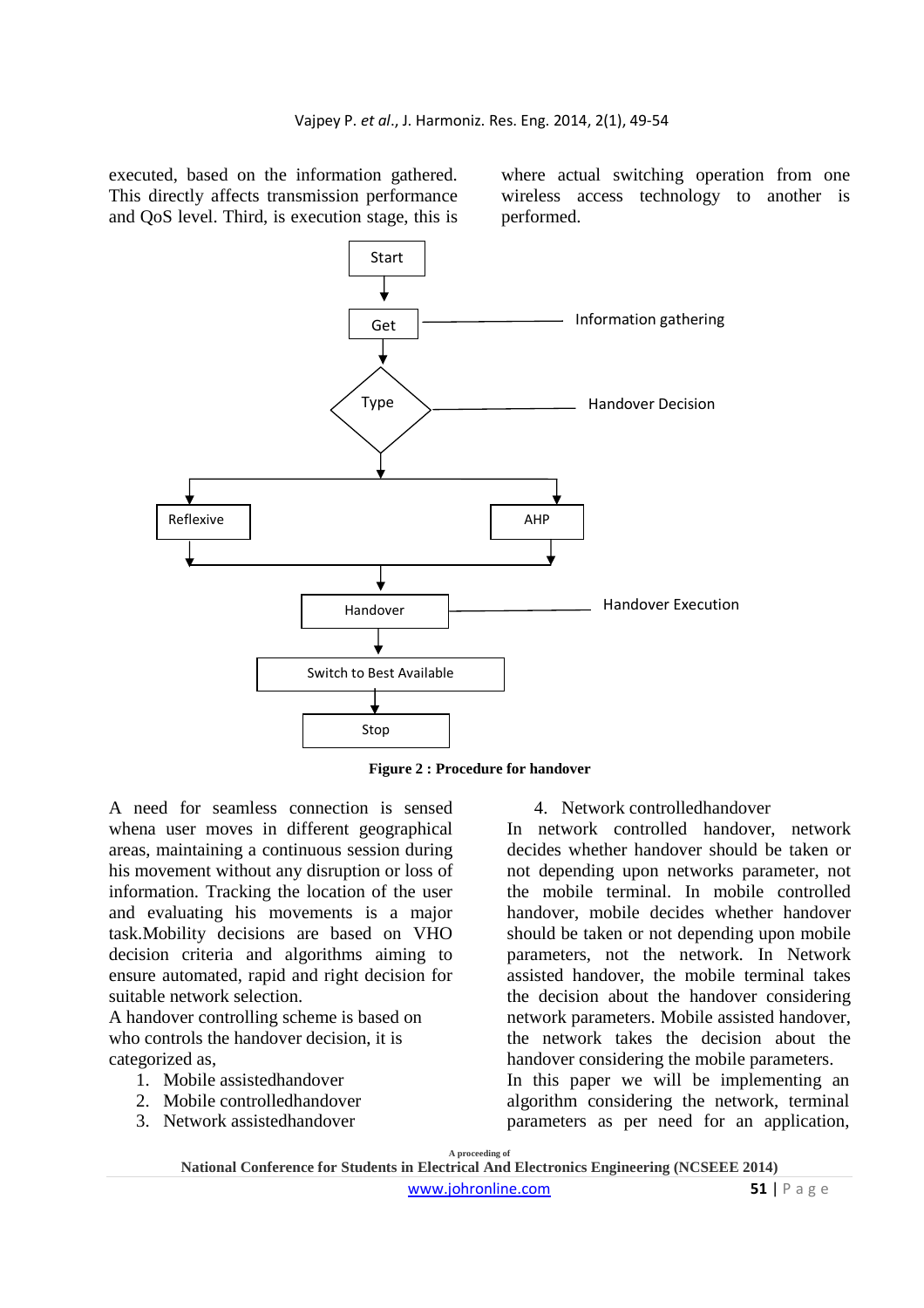based on, Network assisted handover.

# **Handover Decision Scheme Multiple Attribute Decision Making (MADM) Strategy**

After referring [2][3][6][7] we conclude that the decision making algorithm considers the QoS parameters required for the applications (e.g. the bandwidth required). Each candidate network is compared with the previous best network. The chosen network is the one which provides the best optimized results.

#### **Context Aware :**

Context-Aware strategy not only considers mobile terminal information, and network information, but also considers user preference, that is, the information about the application that is running. It supports multi criteria consideration, real time support and high user consideration. Medium implementation complexity, medium throughput and high delay are its short comings. [2][4][6] states the comparisons of various methodologies and algorithms.

In this experiment we implement Context Aware methodology through AHP and a reflexive algorithm, which is a RSS based algorithm as per the handover scenario for seamless connectivity.

#### **Analytic Hierarchy Process (AHP) - A Context Aware methodology:**

In AHP, list of threshold values and a list for the set of attributes attained from various contexts as per an application. A comparison list is generated that represents the pair-wise comparison between both the lists. AHP avoids the process of fuzzification and defuzzification; it involves user consideration and has medium implementation complexity. It decomposes the network selection problem into sub problems. The candidate networks are then ranked and the best one is selected.

#### **Reflexive – A RSS based methodology:**

A scenario where users within vehicular networks demand to access content from the Internet at high speeds while travelling, that is, switching among multiple access points with heterogeneous coverage areas, as well as with different Quality of Service (QoS) levels.<sup>[1]</sup> To maintain connectivity seamlessly and conveniently in such dynamic conditions, a rapid vertical handover technique is required. Reflexive methodology, a vertical handover decision algorithm designed for dynamic environments where RSS and available bandwidth are compared to their threshold values and a rapid decision is taken in a dynamic situation. Vehicular environments, latency issues are a critical challenge in this algorithm.



**Figure 3: Handover**

**A proceeding of National Conference for Students in Electrical And Electronics Engineering (NCSEEE 2014)**  www.johronline.com **52** | P a g e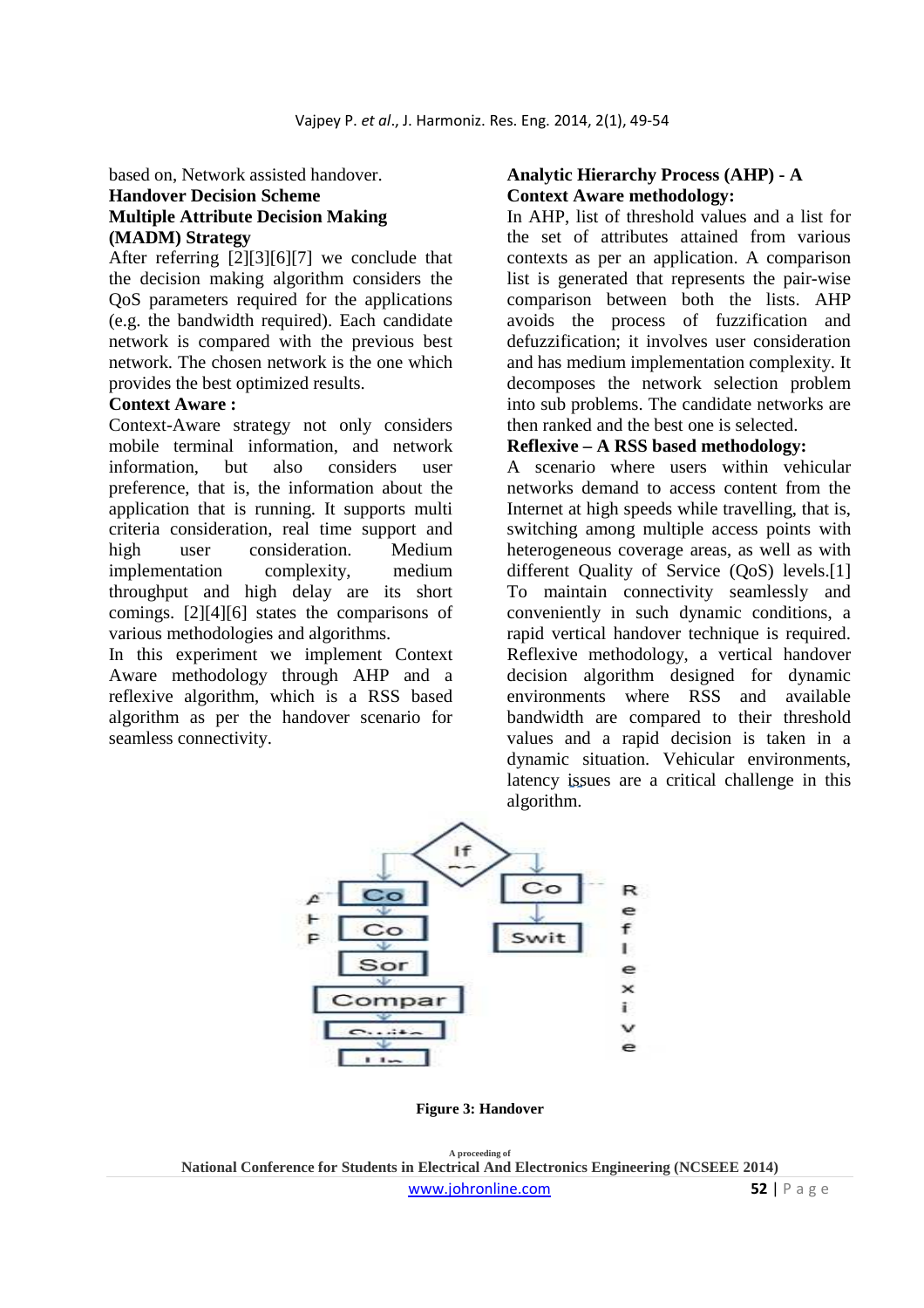### **Context Aware Vertical Handover**

Context means data collected through monitoring and measurement,required to identify the need for handover for handover and to apply handover decision.This information is monitored periodically and updated accordingly.[5]It is characterized by a high degree of complexity due to challenges,

1)Decisions may be made quickly

2)Situations and devices evolve dynamically overtime.

Context awareness demands systems to obtain real-time information using available resources in a way, i.e., useful for the applications at hand.<sup>[9]</sup> The derived context can either be immediately used for triggering actions or perform further computations required to relate the contexts to the situations, leading to what is termed as, situation awareness.

### **Network QoS Parameters**

1) Received Signal Strength (RSS): RSS depicts the power present in a received signal. 2) Available bandwidth:Available bandwidth refers to the width of a range of frequencies in the available network. It measures, how much data can be sent over a specific connection in a given amount of time.

3) Latency:It is the time that elapses during handover stages.

It can be formulated as follows :

Total latency = latency for information gathering + handover decision latency + handover execution latency.

4) Throughput:Throughput refers to the average data rate, successfully delivered over a specific communication link.

5) Packet Loss:Packet loss is measured as packets of data travelling across a computer network, which fail to reach their destination.

6) Jitter: Jitter refers to variation in delay time in the arrival of packets.

7) Round Trip Time (RTT):RTT refers to time taken for a packet to travel from a specific source to a specific destination and back again.

| Sr.<br>No.       | <b>Profile</b>            | <b>Parameters</b>                               | <b>Priority</b> |
|------------------|---------------------------|-------------------------------------------------|-----------------|
| 1.               | <b>User Profile</b>       | 1.1 User location<br>Low                        |                 |
|                  |                           | 1.2 User mobility<br>High                       |                 |
|                  |                           | 1.3 Application                                 | <b>High</b>     |
| 2.               | Terminal<br>Profile       | type<br>2.1 Battery Life                        | <b>Medium</b>   |
|                  |                           | $2.2$ Power<br>Consumption                      | <b>Medium</b>   |
| 3.               | Handover<br>Profile       | 3.1 Number of<br>VHO events<br>successful       | <b>Medium</b>   |
|                  |                           | 3.2 VHO latency                                 | <b>High</b>     |
| $\overline{4}$ . | <b>Network</b><br>Profile | 4.1 Received<br><b>Signal Strength</b><br>(RSS) | High            |
|                  |                           | 4.2 Bandwidth                                   | <b>High</b>     |
|                  |                           | 4.3 Latency                                     | <b>High</b>     |
|                  |                           | 4.4 Throughput                                  | <b>Medium</b>   |
|                  |                           | 4.5 Packet Loss                                 | <b>Medium</b>   |
|                  |                           | 4.6 Jitter                                      | <b>Medium</b>   |
|                  |                           | 4.7 Round Trip<br>Delay (RTT)                   | <b>Medium</b>   |

**Table I: Priority for network parameters** 

**Table II: Application specific network parameters[8]** 

| Sr. | <b>Application</b> | <b>Parameters</b> | <b>Threshold</b>    |
|-----|--------------------|-------------------|---------------------|
| No. |                    |                   | value               |
| 1.  | Web Browsing       | <b>RSS</b>        | Less than -95       |
|     |                    |                   | dBm                 |
|     |                    | Available         | $<$ 30.5 Kbps       |
|     |                    | bandwidth         |                     |
|     |                    | Delay             | $< 400$ ms          |
|     |                    | Response          | $2-5$ sec           |
|     |                    | time              |                     |
| 2.  | Video              | <b>RSS</b>        | Less than -95       |
|     | Streaming          |                   | dBm                 |
|     |                    | Delay             | $< 150$ ms          |
|     |                    | Jitter            | $<100\ \mathrm{ms}$ |
|     |                    | Available         | $28.8 - 500$        |
|     |                    | bandwidth         | Kbps                |
| 3.  | Email              | <b>RSS</b>        | Less than -95       |
|     |                    |                   | dBm                 |
|     |                    | Delay             | 10 Kbps             |
|     |                    | Data rate         | $< 10$ Kbps         |
|     |                    | Available         | $< 10$ Kbps         |
|     |                    | bandwidth         |                     |